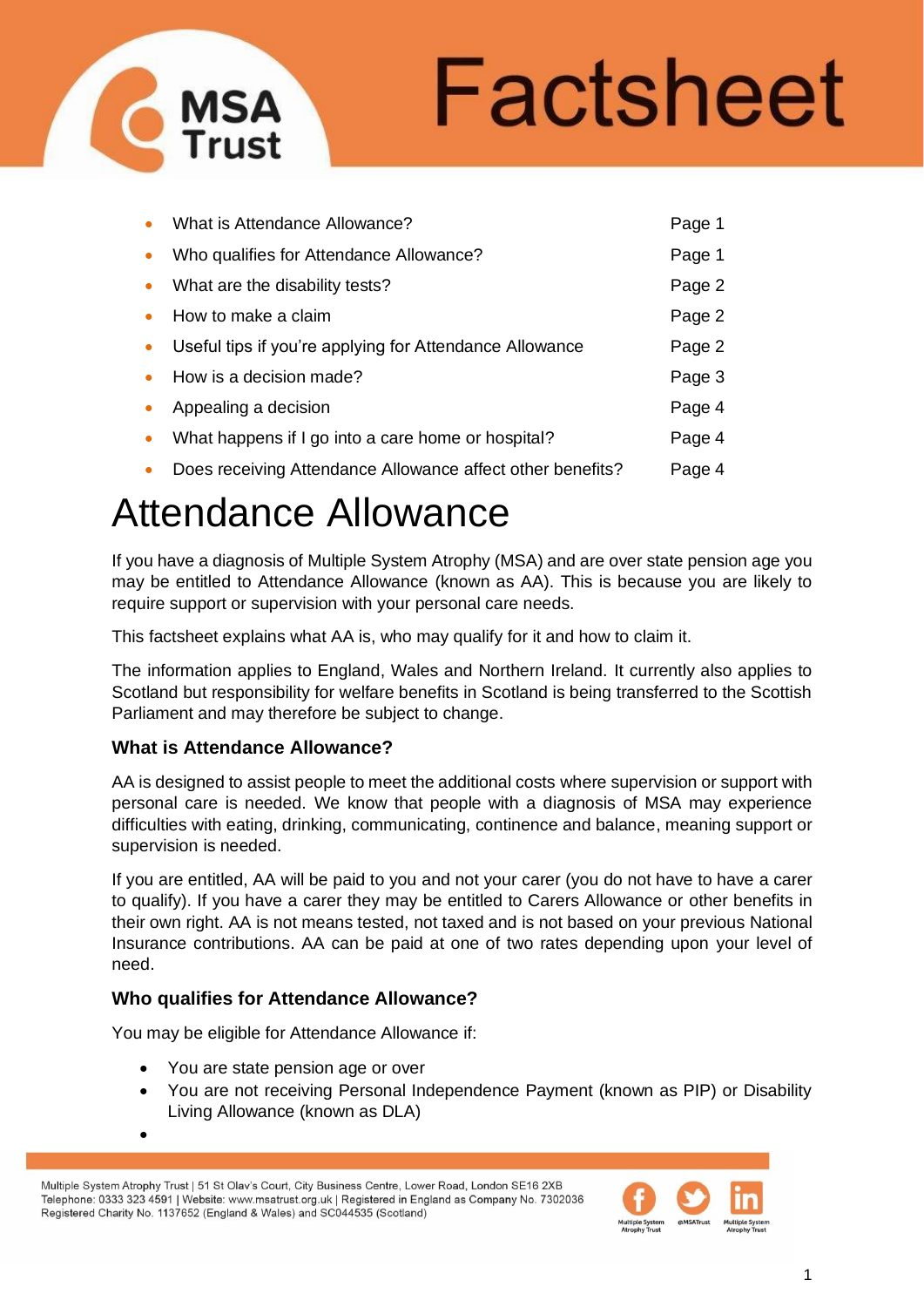- You have had care or supervision needs for the last six months (the 'qualifying period') unless you are terminally ill
- You have been living in the UK for two of the last three years and your immigration status does not prevent you from claiming
- You are entitled to claim UK benefits and live in the UK
- You satisfy one of the disability tests (see below).

## **What are the disability tests?**

To be eligible for AA you must show that you are disabled to the extent that you need care from another person several times throughout the day and/or night to help with personal care. This includes requiring help with things like washing, dressing, using the toilet or managing continence needs, eating, drinking and communicating. For example, you may experience poor co-ordination, pain around the shoulders and muscle stiffness making washing and dressing time consuming and difficult or you may find your speech is slurred which makes communicating your needs challenging. Alternatively, you must show that you need 'continual supervision' (that is, you need to be watched over or checked up on) to ensure your safety or the safety of others. For example, you may suffer from frequent dizzy spells meaning you are at increased likelihood of falling. MSA usually affects physical abilities but AA also takes into account support needs arising from things like anxiety, depression and cognitive function. These difficulties might, for example, affect your ability to do a task meaning that you need prompting and encouragement from someone. When applying for AA, remember to include all your support needs regardless of the condition that causes those needs to arise. You do not currently have to be receiving this support to qualify for AA as you may have 'unmet needs.'

The rules are slightly different if a person is terminally ill and unlikely to live longer than six months (this is expected to be changed to 12 months) as they will qualify for the higher rate under 'special rules'. There is no need for a six-month qualifying period before a claim can be made. The person's GP will need to confirm that they are terminally ill and the GP will need to complete a DS1500 form – the doctor will be familiar with the form and the process. Under the special rules a claim can be made on a person's behalf – if appropriate without their knowledge that it is a 'special rules' claim. Special rules claims are reviewed every three years. AA awarded under special rules will be at the higher rate.

#### **How to make a claim for Attendance Allowance**

For residents of England, Scotland and Wales a claim form (known as AA1A) can be requested by calling the AA helpline on 0800 731 0122 (text phone 0800 731 0317) or by downloading one from [www.gov.uk/attendance-allowance/how-to-claim.](http://www.gov.uk/attendance-allowance/how-to-claim) Northern Ireland residents can call 0800 587 0912 (text phone 0800 012 1574) or see [www.nidirect.gov.uk/articles/attendance-allowance.](http://www.nidirect.gov.uk/articles/attendance-allowance)

Claim forms sent from the AA helpline have a date stamped on them, indicating the date of the claim. If you return the form within six weeks of this date any award will usually be paid from this date.

# **Useful tips if you're applying for Attendance Allowance**

• Don't underestimate your needs. Discussion with a carer or relative can be very useful as they may have a different perspective.

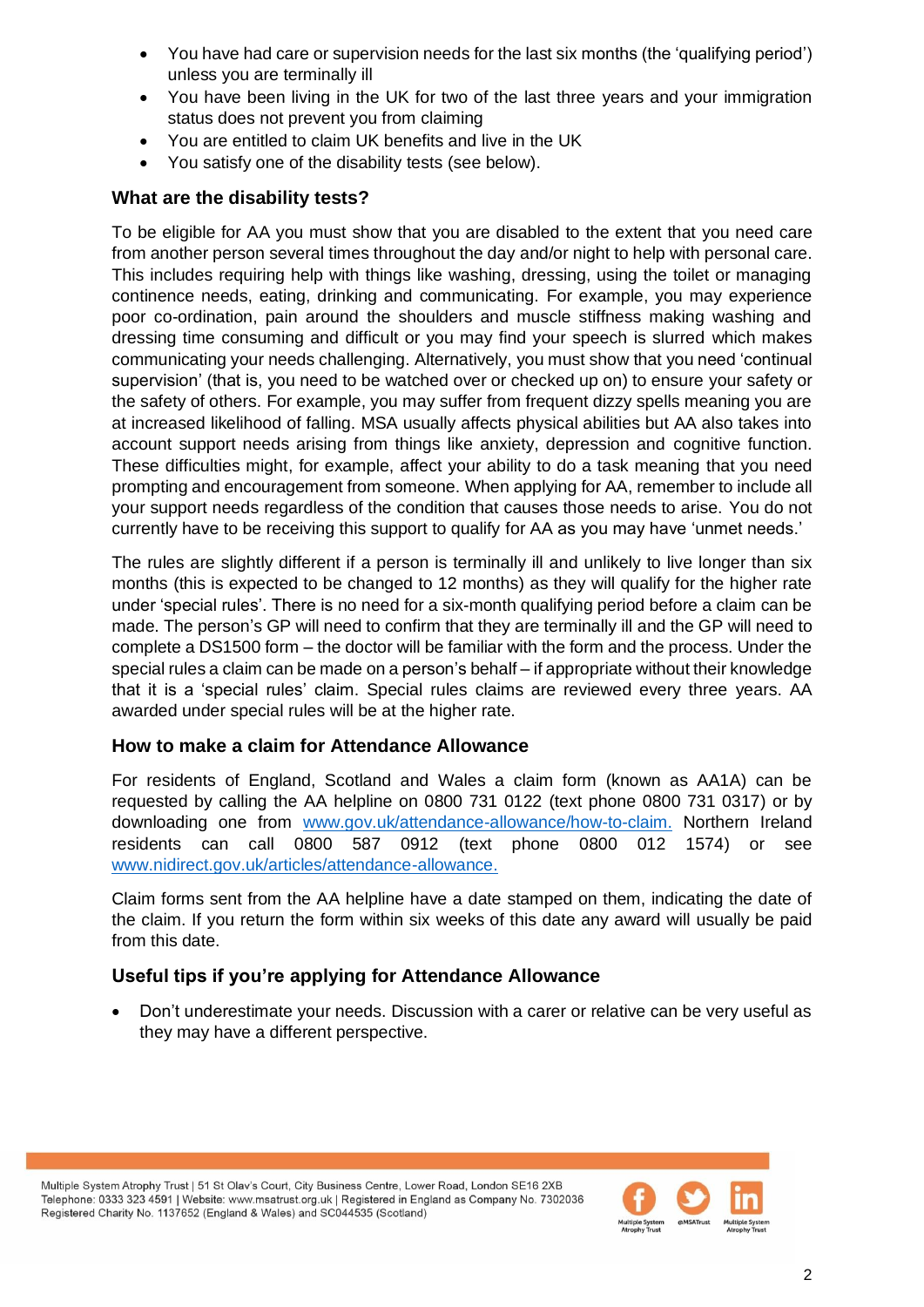- Think about how your diagnosis of MSA affects you and how you may have adjusted the way you complete tasks, or the frequency with which you do them (for example, do you require the use of a bath aid, or the support of a carer for bathing or have you reduced the number of baths/showers you take per week). Has a lack of support left you with unmet needs?
- Consider whether a task can be completed in a reasonable amount of time and whether or not you can do it without pain or discomfort. If appropriate can the task be repeated several times a day without becoming more difficult or tiring (for example, you may be able to dress yourself in the morning but struggle to change your clothes later in the day or to undress at night).
- Can the task always be completed safely or does completing it put you at risk of injury? For example, do you feel that you're more likely to fall when tired?
- Always try to quantify your answers giving details of how long it takes you and whether this varies. For example, "It takes me 15 minutes to get dressed on a good day but I only have one or two good days a week. Most days it takes me 25 minutes as I have to stop and rest because my neck and shoulder muscles are stiff".
- Is your condition unpredictable? For example, do you fall frequently or have dizzy spells? Explain the impact this has on your ability to complete personal care tasks safely and with confidence.
- Detail any difficulties with managing your MSA symptoms (and symptoms from any other condition you may have) such as changes in blood pressure, incontinence or impaired speech.
- Keeping a care diary (your own or one completed by a carer) for a few days can provide invaluable, detailed evidence.
- Remember an award of AA is based on your assessed needs and not on your diagnosis – but ensuring assessors understand your diagnosis will help. Rather than sending a fact sheet about your condition it is better to do this by giving examples when completing the form. For example, "Due to my diagnosis of MSA I experience pain around my neck and shoulders which makes dressing and undressing a struggle."
- If you are including letters from professionals try to ensure these include details about your functional abilities, for example, an occupational therapist's home visit report may include an assessment of how you get in/out of a bath/shower, a nurse's report may detail how continence needs are managed. Standard letters along the lines of 'I support this person's application for Attendance Allowance' are not helpful.
- Keep a copy of the form and any supporting evidence. These will be useful if you need to challenge a decision that has been made.

#### **How is a decision made?**

Once they have received the form the Department of Work and Pensions (in Northern Ireland the Disability and Carers Service) may contact the professionals you have listed on your form for further information before making a decision. If it is unclear how your illness or disability affects you an assessment may be arranged. They will look at any supporting evidence included with your form, for example, reports of letters from professionals involved in your care. AA can be awarded for an indefinite period or for a fixed time.

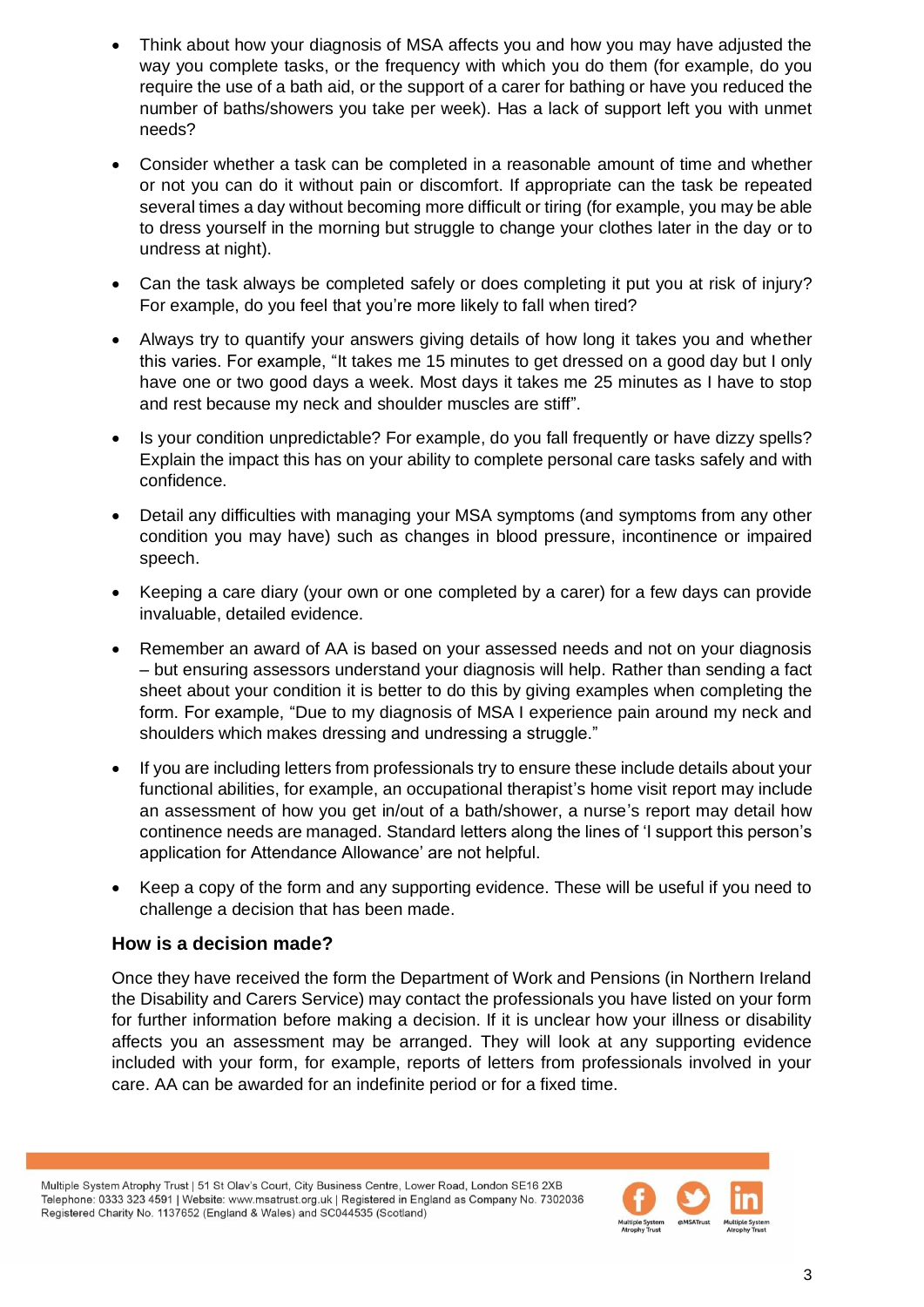#### **If your needs increase**

As MSA is a progressive condition there is a likelihood that your needs will increase as time goes by. Possible changes may include greater problems with mobility (resulting in you needing, for example, assistance to get out of bed at night to use the toilet) or changes to the way you communicate (for example, your voice may be soft or your speech slurred). If you now need assistance during both the day and the night it may be that a transfer from the lower rate to the higher rate of AA is indicated. You can request a review by ringing 0800 731 0122 or writing to: Attendance Allowance Unit, Mail Handling Site A, Wolverhampton WV98 2AD. In Northern Ireland the Disability and Carers Service should be advised. The number to call is 0800 587 0912. Letters can be sent to: Castle Court, Royal Avenue, Belfast BT1 1HR.

The higher level of needs has to have existed for 6 months before a higher award is made although an application can be made earlier. This 6-month rule does not apply to people who are terminally ill and qualify under 'special rules'.

It is important to note that at review your entitlement will be fully reconsidered.

### **Appealing a decision**

If you feel that the decision to refuse AA or refuse to increase AA is incorrect, please contact the MSA Trust as soon as possible so we can offer information and guidance. It may be worthwhile requesting a 'mandatory reconsideration' from the Department of Work and Pensions (the Disability and Carers Service in Northern Ireland). This must be done within one month of the decision being made. Providing further evidence can be useful here – for example detailed letters from a specialist nurse or therapist or a care diary.

It is possible to request copies of all the evidence used in the decision making. Requesting this may give an understanding of why the decision was made and what areas to concentrate on when appealing.

If AA is still refused, or an increase from the lower rate to the higher rate is refused, it is possible to ask for a case to be considered by an independent tribunal. The MSA Trust can provide guidance.

#### **What happens if I go into a hospital or a care home?**

If you go into hospital, or into a care/nursing home for respite care, the Department of Work and Pensions (in Northern Ireland the Disability and Carers Service) must be informed as this can affect whether the benefit is still paid. The rules are a little complex so contact us if you need information regarding this.

If you live in a care/nursing home that is fully or partially funded by your local authority or through NHS Continuing Health Care, AA is not usually paid.

#### **Does receiving Attendance Allowance affect other benefits?**

As AA is not means tested it does not have a negative effect on other benefits. It may increase the amount payable of some means tested benefits (for example, pension credit). People in receipt of AA are exempt from the benefits cap which limits the total annual amount of benefits a person (or family) may receive.